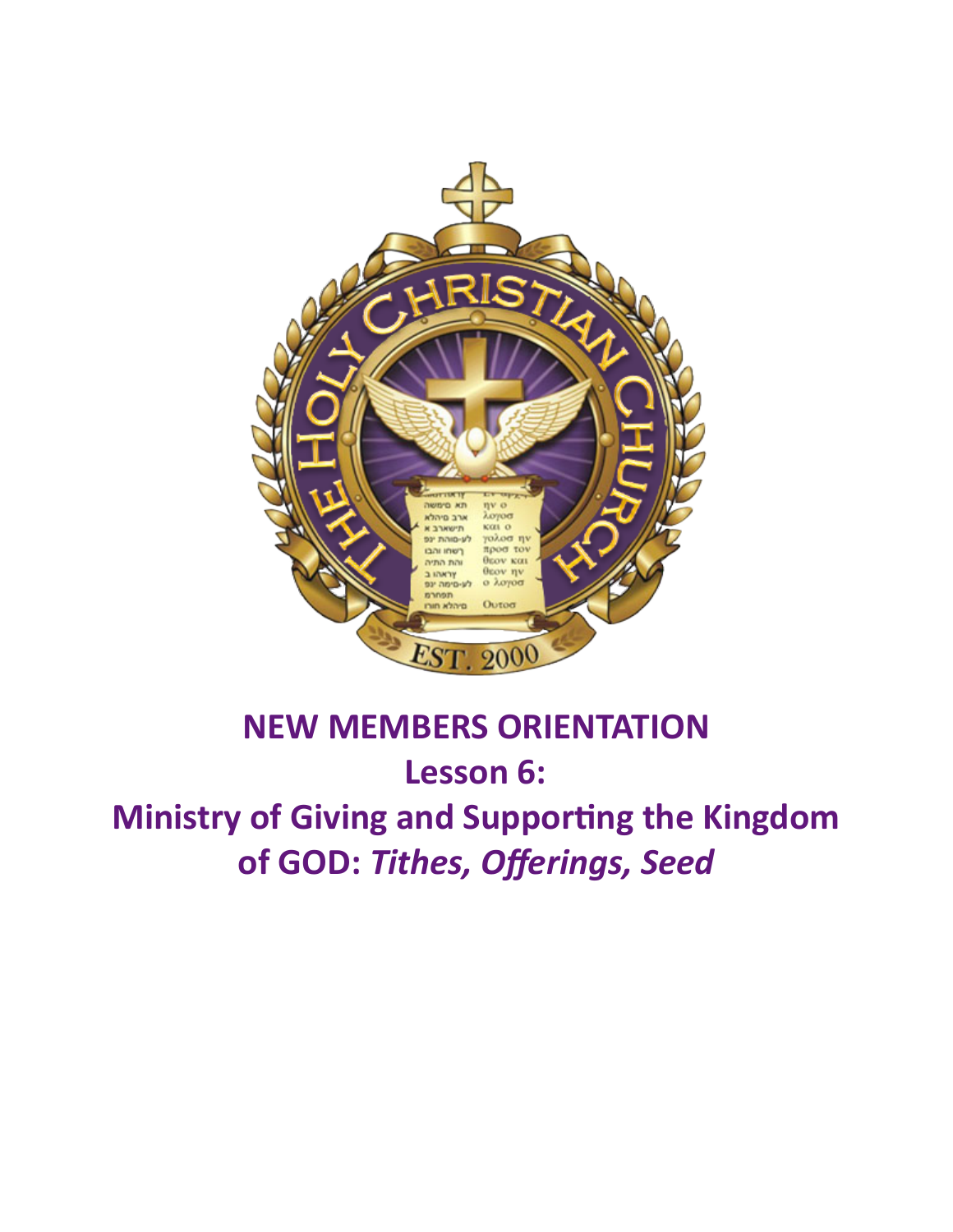### **NEW MEMBERS ORIENTATION**

## Lesson 6 - Ministry of Giving and Supporting the Kingdom of GOD: *Tithes, Offerings, Seed*

The principle of tithing is one that can be traced throughout the entire Bible. In actuality, it was involved in the Garden of Eden, when mankind took of something which belonged to, or was designated for GOD (Genesis 2:16-17, 3:6). Abraham was used to initiate the tithe as we know it giving to Melchiszadek, a priest of GOD. Jacob also consecrated a tenth of his substance to GOD.

#### **What Is Tithing?**

The tithe is the tenth of all things dedicated to sacred use. The scripture declares that the Lord owns everything. This includes all possessions (Psalm 24:1). By tithing, we acknowledge the ownership of GOD over all we possess. As one pays rent to the owner of a house to acknowledge his ownership. Leviticus 27:30 tells us that the tithe is holy. Holy means to be "set apart unto GOD." We must be conscientious to set apart that which belongs to GOD for His use.

#### *What Is The History Of Tithing?*

- A. Tithing existed before the law:
	- 1. Abraham (Genesis 14:18-20)
	- 2. Jacob (Genesis 28:22)
- B. Tithing existed under the law:
	- 1. The nation of Israel (Leviticus 27:30-33, Numbers 18:20-32)
- C. Tithing existed under grace:
	- 1. Jesus confirmed tithing (Matthew 23:23, Luke 11:42)
	- 2. Tithing was not created under the law, but prior to it (Hebrews 7:1-21)

#### **Is It Necessary For Believers To Tithe Today?**

- A. Yes. GOD admonishes us to tithe. (Leviticus 27:30, Proverbs 3:9-10)
- B. If a person does not tithe and present offerings to GOD, he is robbing GOD. (Malachi 3:8-10)
	- 1. The tithe is not ours to give, it is already GOD 's possession. If a person only tithes and does not present offerings, his is not giving anything at all to GOD.
	- 2. **Malachi 3:8-10** "Will a man rob GOD ? Yet ye have robbed me. But ye say, Wherein have we robbed thee? In tithes and offerings. Ye are cursed with a curse: for ye have robbed me, even this whole nation. Bring ye all the tithes into the storehouse, that there may be meat in mine house, and prove me now herewith, saith the Lord of hosts, if I will not open you the windows of heaven, and pour you out a blessing, that there shall not be room enough to receive it."

#### *Where Is The Tithe To Be Given?*

To the storehouse of GOD (Malachi 3:8-10)

- A. The storehouse is where you receive spiritual nourishment.
- B. The storehouse to Israel was the Tabernacle.
- C. The storehouse to the New Covenant believer is the local church.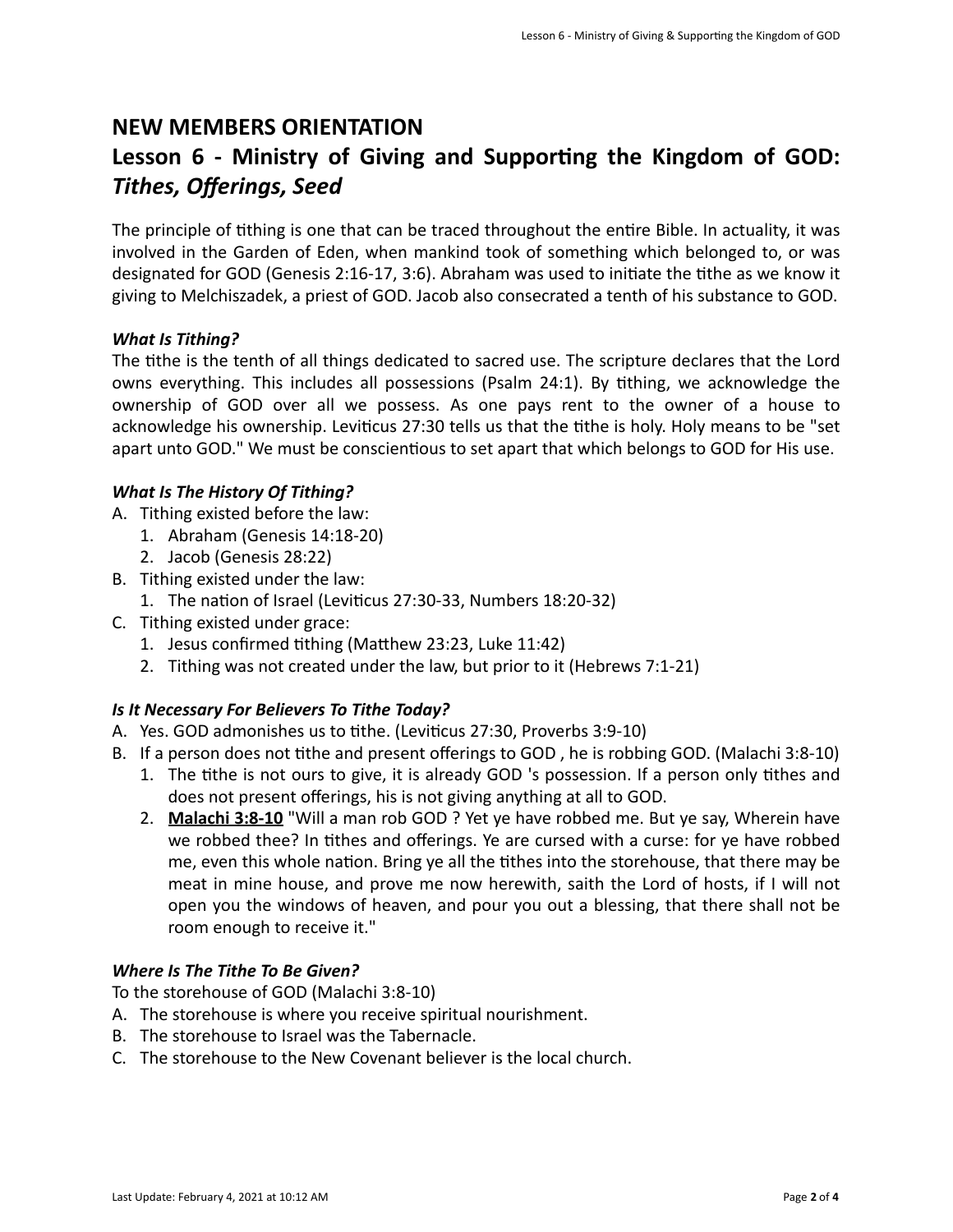#### *Is* The Offering The Same Thing As A Tithe?

- A. No. It is a gift to GOD in excess of our regular tithe.
- B. It is given above and beyond that which is required.
- C. A distinction is made between the two in the Word of GOD. (Malachi 3:8)

#### **What Are The Different Scriptural Ways Of Giving?**

- A. Tithes that portion given to GOD into the storehouse (the local church)
- B. Offerings that which is given to support other ministries or in further support of the local church.
- C. Alms that which is given as a gift to an individual.

#### What Attitudes Are To Be Present In The Hearts Of Those Who Give Unto GOD?

- A. Give "willingly" (II Corinthians 8:3,12)
- B. Give "cheerfully" (II Corinthians 9:7)
- C. Give "lovingly" (II Corinthians 8:24)
- D. Give "thankfully" (II Corinthians 9:11-12)
- E. Give with "pure" motives (Matthew 6:24)

#### **What Principles Are We To Follow In Giving?**

- A. First, we are to give of ourselves to the Lord (II Corinthians 8:5)
- B. According to our ability (Acts 11:29, II Corinthians 8:5)
- C. Give regularly (I Corinthians 16:1-2)
- D. Give systematically (II Corinthians 9:7)
- E. Give as a ministry to the Lord and His saints (II Corinthians 9:12-13)
- F. Give as unto the Lord and not to be noticed by men (Matthew 6:2-4)

There is a principle of blessing in that GOD desires that we might give in order to release the blessing of GOD upon us. Our attitude always affects the situation we are involved in, so we must be ever mindful to give out of a cheerful and willing heart. GOD desires us to give in a manner that will bring glory to Him.